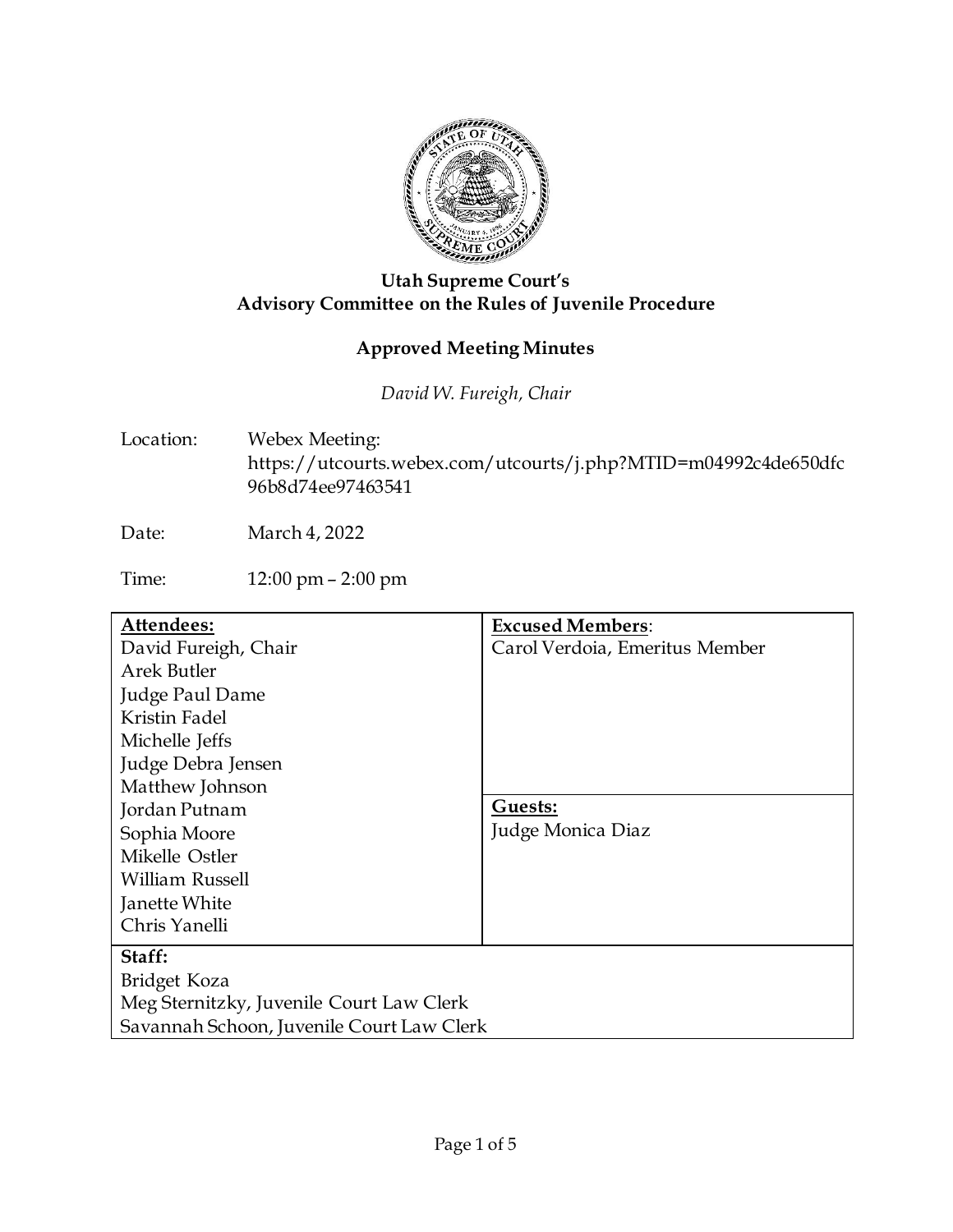#### **1. Welcome and approval of the February 4, 2022 Meeting minutes:** (David Fureigh)

David Fureigh welcomed everyone to the meeting and committee members made professional practice disclosures as required by Rule 11-101 of the Supreme Court Rules of Professional Practice. David asked for approval of the February 4, 2022 meeting minutes.

*Kristin Fadel moved to approve the February 4, 2022 meeting minutes. Arek Butler seconded the motion, and it passed unanimously.* 

David also discussed appointing a recording secretary with the committee. The committee can appoint a recording secretary under the rules and this individual can handle the meeting minutes and assist with preparing the agenda packets. David reviewed who can be appointed as recording secretary and asked committee members to think about individuals who could serve in the role.

*The committee agreed to inform David and Bridget Koza of anyone interested in the position.* 

## **2. Discussion:** Civil Rules 7A & 7B and impact on Juvenile Rules: (All)

David Fureigh reviewed with the committee that Civil Rules 7A and 7B change the procedure for orders to show cause. David commented that he liked these rules for child welfare proceedings but expressed concern that Juvenile Rule 39 allows for a more expedited procedure. Judge Dame agreed with this concern and noted that he did not think the committee needed to address the application of Civil Rules 7A and 7B in juvenile court since the timeframes in Civil Rules 7A and 7B are inconsistent with Juvenile Rule 39, and Rules of Civil Procedure that are inconsistent with Rules of Juvenile Procedure do not apply in juvenile court. Judge Dame additionally noted that Civil Rules 7A and 7B only provide that they are applicable in child protective order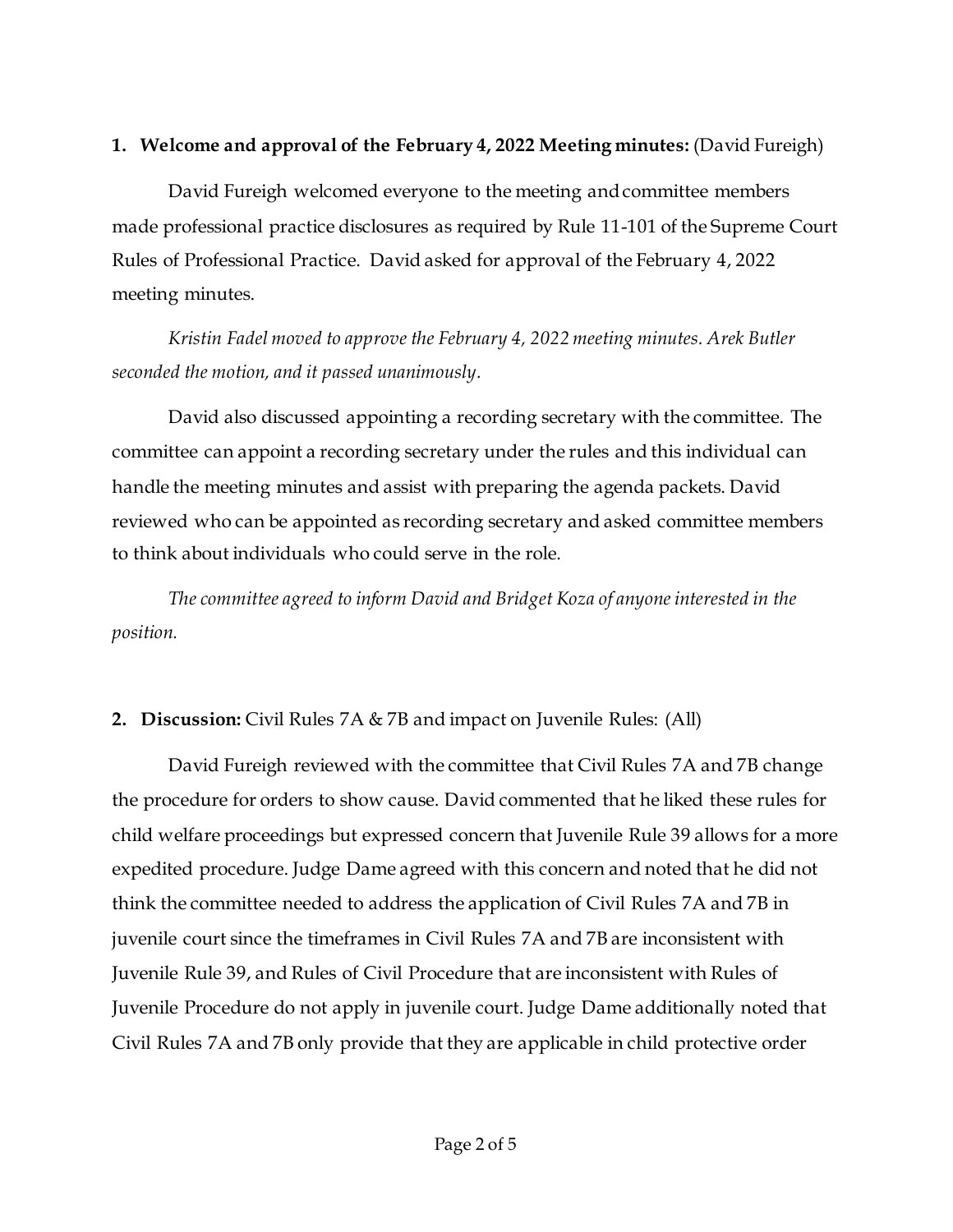cases. Matthew Johnson further commented that, in his experience, the rules would not apply in practice since orders to show cause are not typically filed in juvenile court.

Mikelle Ostler then asked the Committee whether the Rules of Juvenile Procedure provide a process for orders to show cause and, if not, whether it is needed. Judge Dame commented that he thought the procedure was implicit in the language of Juvenile Rule 39. Bridget and Arek Butler additionally commented that Juvenile Rule 39(b) talks about a motion to start a contempt proceeding.

David followed this discussion by asking the committee if they should make a list of rules that are in conflict with the Rules of Juvenile Procedure and whether the committee should change Juvenile Rule 2 to state that the "Rules of Civil Procedure do not apply unless they are specifically adopted by the Rules of Juvenile Procedure." Judge Dame commented that amending Juvenile Rule 2 in this way would require a more in-depth discussion on whether the Rules of Juvenile Procedure should be independent or should incorporate other rules and proposed leaving Juvenile Rule 2 alone for the time being.

*The committee agreed that the application of Civil Rules 7A and 7B did not need to be addressed and that no changes should be made to Rule 2 for the time being.*

#### **3. Discussion**: Identification of Legislative Bills Requiring Rule Changes (All)

The committee discussed 2022 legislation that may require rule changes or consideration and noted the following legislation and its possible impact:

- **SB 85: Protective Order and Stalking Injunction Expungements.** David Fureigh noted that the bill may impact the Rules of Civil Procedure and conforming changes may be needed in the Juvenile Rules.
- **HB 248: Juvenile Amendments.** Bridget Koza noted that this second juvenile recodification changes references to 62A and that the references to 62A in Rules 12, 13, and 14 will have to be changed.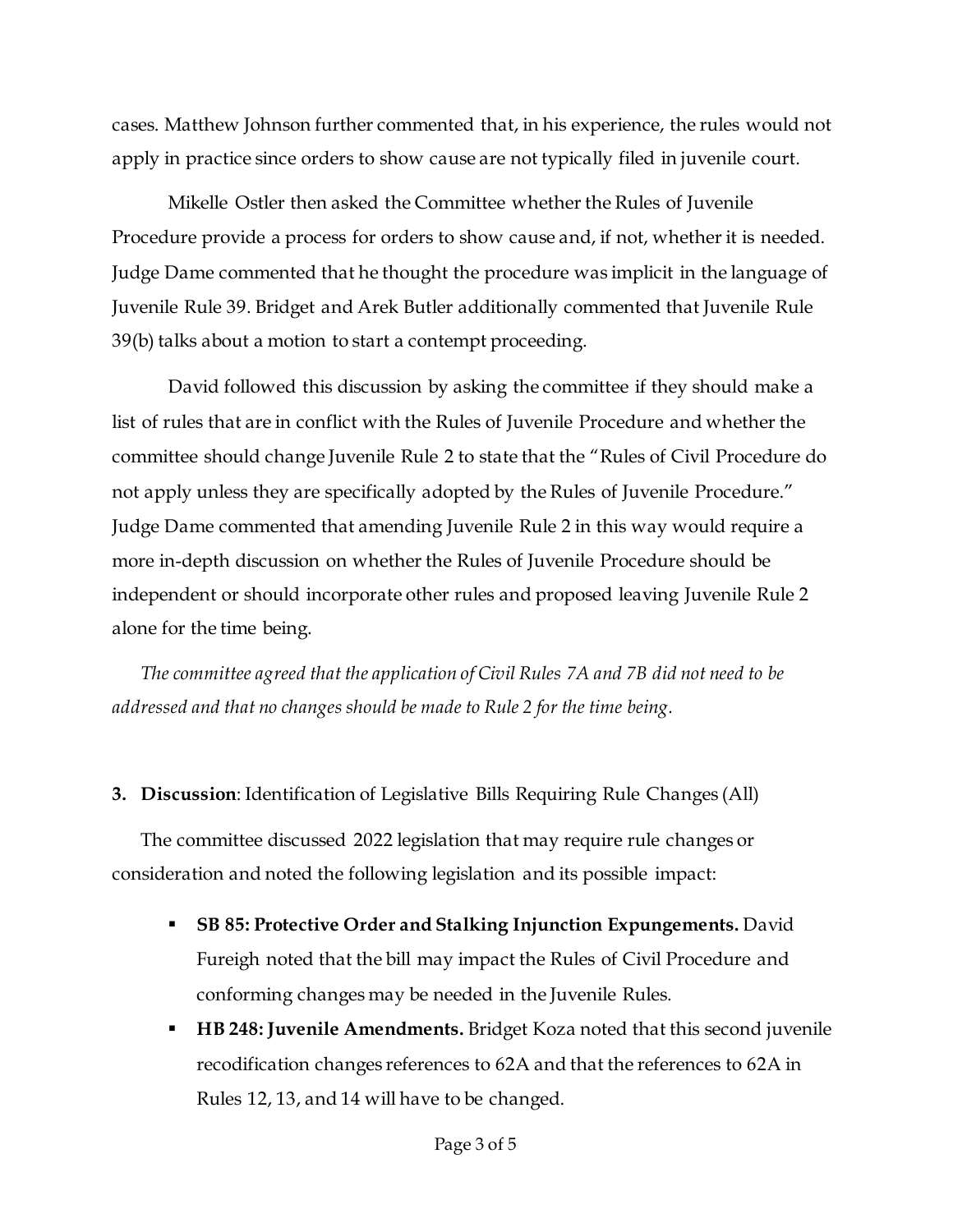- **HB 299: Juvenile Justice Changes.** Bridget noted that this bill makes changes to bail and that the reference to bail in Rule 30 will have to be changed.
- **HB 277: Juvenile Competency Amendments.** Bridget noted that the rules should be reviewed to see if the bill implicates any of the rules.

*The committee proposed assigning the bills and rules to committee members for review. Chris Yannelli agreed to review HB 299 and Rule 30; Janette White and Mathew Johnson agreed to review HB 248 and Rules 12, 13, and 14; Jordan Putnam agreed to review SB 85 and the impact on the Juvenile Rules; Bill Russell agreed to review potential changes to Rules 51 and 27A; and Sophia Moore agreed to review whether HB 277 implicates the rules. This agenda item will be placed on the April 1, 2022 meeting to continue the discussion*

# **4. Discussion**: Discussion: Rule 37B: Hearings with remote conferencing from a different location (Bridget Koza)

Bridget Koza discussed with the committee a recommendation to change Rule 37B to model Rule 29B to allow for certain child welfare proceedings to be held remotely without requiring a motion. David reviewed with the committee that the committee had created Rule 29B to list specific delinquency hearings that can be held remotely, because minors have a constitutional right to attend some delinquency hearings in person whereas a parent does not have a constitutional right to attend child welfare proceedings. Rule 37B is intended to apply to all child welfare proceedings. The committee members agreed that they like Rule 37B, because it is permissive and gives the juvenile court discretion to determine whether any child welfare hearing should be held in person.

Judge Dame additionally noted that Utah Rule of Civil Procedure 43 provides guidance for remote testimony. The committee then discussed whether the Rules of Juvenile Procedure should include a remote hearing oath, similar to Utah Rule of Civil Procedure 43(c), regarding what a witness may or may not refer to during a hearing.